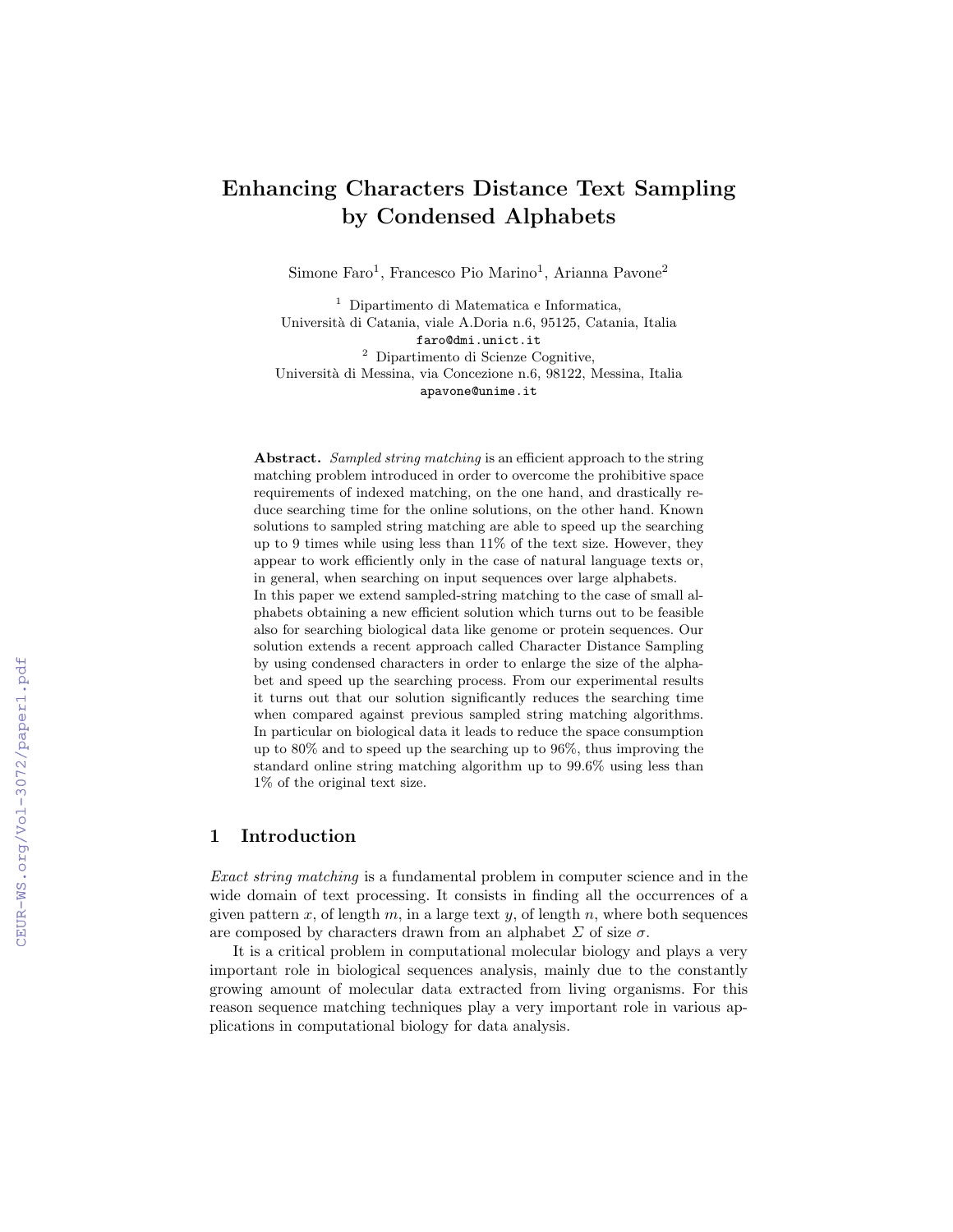#### 2 S. Faro, F.P. Marino and A. Pavone

As the size of data increases the space needed to store it is constantly increasing too, for this reasons the need for new efficient approaches to the problem.

Applications require two kinds of solutions: online and offline string matching. Solutions based on the first approach assume that the text is not preprocessed and thus they need to scan the input sequence online, when searching. Their worst case time complexity is  $\Theta(n)$ , and was achieved for the first time by the well known Knuth-Morris-Pratt (KMP) algorithm [\[13\]](#page-14-0), while the optimal average time complexity of the problem is  $\Theta(n \log_{\sigma} m/m)$  [\[16\]](#page-14-1), achieved for example by the Backward-Dawg-Matching (BDM) algorithm [\[5\]](#page-13-0).

Many string matching solutions have been also developed in order to obtain sub-linear performance in practice [\[7\]](#page-13-1). Among them the Boyer-Moore-Horspool (BMH) algorithm [\[1,](#page-13-2)[12\]](#page-14-2) deserves a special mention, since it has inspired much work.

Memory requirements of this class of algorithms are very low and generally limited to a precomputed table of size  $O(m\sigma)$  or  $O(\sigma^2)$  [\[7\]](#page-13-1). However their searching time is always proportional to the length of the text and thus their performances may stay poor in many practical cases, especially for huge texts and short patterns.

Solutions based on the second approach try to drastically speed up searching by preprocessing the text and building a data structure that allows searching in time proportional to the length of the pattern. This method is called indexed searching [\[7,](#page-13-1)[1,](#page-13-2)[11\]](#page-14-3). However, despite their optimal time performances, space requirements of such data structures are from 4 to 20 times the size of the text, which may be too large for many practical applications.

Leaving aside other different approaches, like those based on compressed string matching [\[14](#page-14-4)[,2\]](#page-13-3), which turn out to be theoretically efficient and are hardly feasible in practical cases, an alternative solution to the problem is sampled string matching, introduced in 1991 by Vishkin [\[15\]](#page-14-5), which consists in the construction of a succinct sampled version of the text (which must be maintained together with the original text) and in the application of any online string matching algorithm directly on the sampled sequence. Although any candidate occurrence of the pattern may be found more efficiently, the drawback of this approach is that any occurrence reported in the sampled-text requires to be verified in the original text. Apart from this point a sampled-text approach may have a lot of good features: it may be easy to implement if compared with other succint matching approaches, it may require very small extra space and may allow fast searching. Additionally it may also allow fast updates of the data structure.

Apart the theoretical result of Vishkin, the first practical solution to sampled string matching has been introduced by Claude et al. [\[4\]](#page-13-4) and is based on an alphabet reduction. Their solution has an extra space requirement which is only 14% of text size and turns out to be up to 5 times faster than standard online string matching on English texts. In this paper we refer to this algorithm as Occurrence Text Sampling (OTS).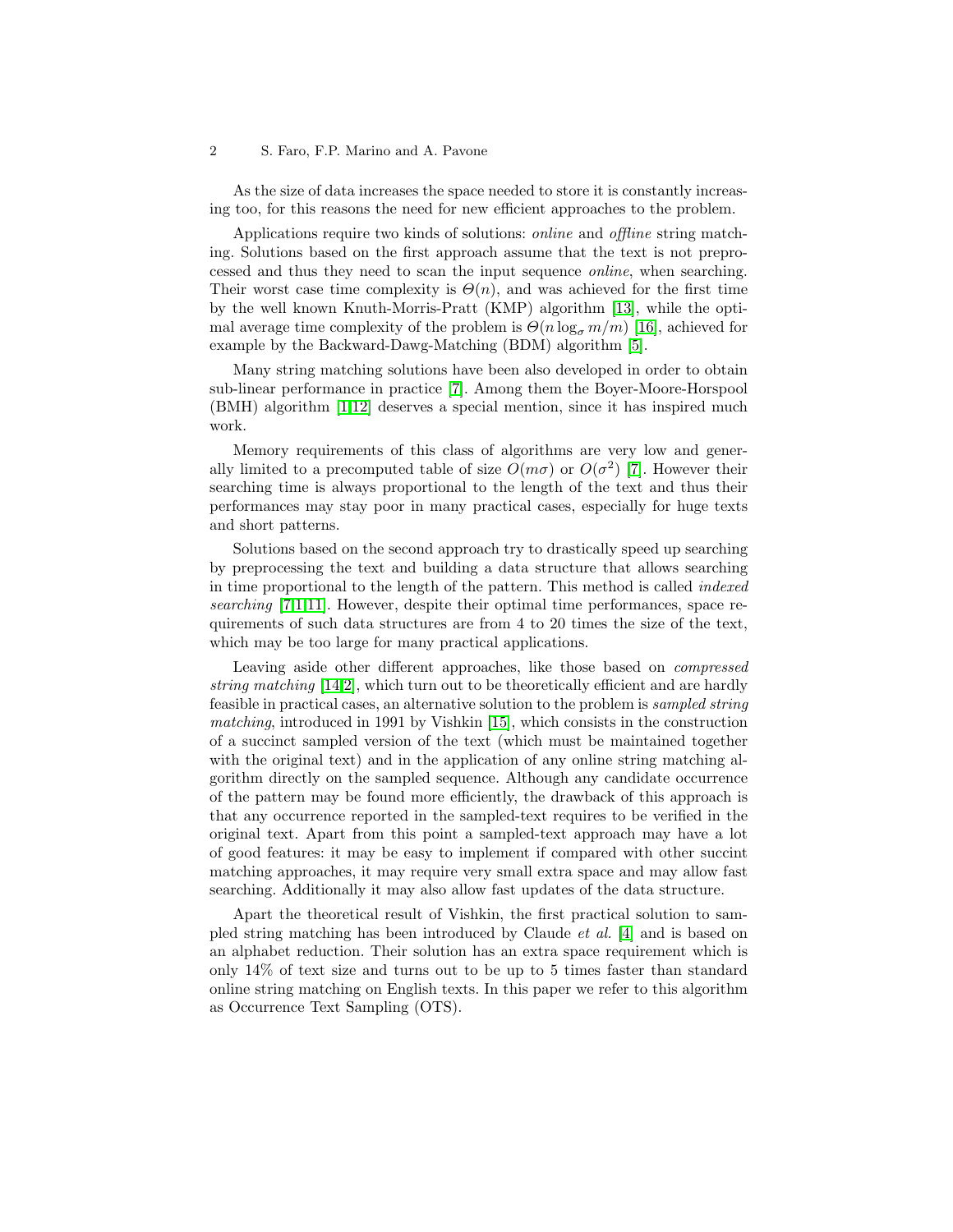More recently Faro et al. presented a more effective sampling approach based on character distance sampling (CDS) [\[10,](#page-14-6)[9\]](#page-14-7), obtaining in practice a speed up by a factor of up to 9 on English texts, using limited additional space whose amount goes from  $11\%$  to  $2.8\%$  of the text size, with a gain in searching time up to 50% if compared against the previous solution. However the previous sampling approaches to exact string matching prove to work efficiently only in the case of natural language texts or, in general, when searching on input sequences over large alphabets, while their performances degrade when the size of the underlying alphabets decreases.

In this paper, we present an extension of the approach proposed by Faro  $et$ al. [\[10\]](#page-14-6) to small alphabets which turns out to be much more feasible in the case of biological data like genome or protein sequences and, in general, in the case of small alphabets. Our proposed approach makes use of condensed characters in order to enlarge the size of the underlying alphabet and, as a result, speed up the searching process and reduce the space consumption of the resulting sampled text. From our experimental results it turns out that the use of condensed alphabets leads to reduce the space consumption up to 80% and to speed up the searching process up to 95%, significantly improving the results obtained by the original text sampling technique. In addition, the new approach, while designed to work well with text on small alphabets, is also particularly effective on large alphabets. Our experimental results prove how the approach based on condensed characters significantly improves performance even in the case of natural language texts.

The paper is organized as follows. In Section [2](#page-2-0) we present the Characters Distance Sampling approach introduced by Faro et al. [\[10\]](#page-14-6) and we extend it to condensed alphabets in Section [2.1.](#page-4-0) In Section [3](#page-5-0) we describe the three procedures used for searching a pattern in a text using the sampled text extended with condensed alphabets. Then in Section [4](#page-7-0) we present experimental results and draw our conclusions in Section [5.](#page-11-0)

# <span id="page-2-0"></span>2 CDS and Condensed Alphabets

Let y be the input text, of length n, and let x be the input pattern, of length m, both over an alphabet  $\Sigma$  of size  $\sigma$ . We assume that all strings can be treated as vectors starting at position 1. Thus we refer to  $x[i]$  as the *i*-th character of the string x, for  $1 \leq i \leq m$ , where m is the size of x.

We elect a set  $C \subseteq \Sigma$  to be the set of pivot characters. Given this set of pivot characters we sample the text  $y$  by taking into account the distances between consecutive positions of any pivot characters  $c \in C$  in y. More formally our sampling approach is based on the following definition of position sampling of a text.

**Definition 1** (Position Sampling). Let y be a text of length n, let  $C \subseteq \Sigma$  be the set of pivot characters and let  $n_C$  be the number of occurrences of any  $c \in C$ in the input text y.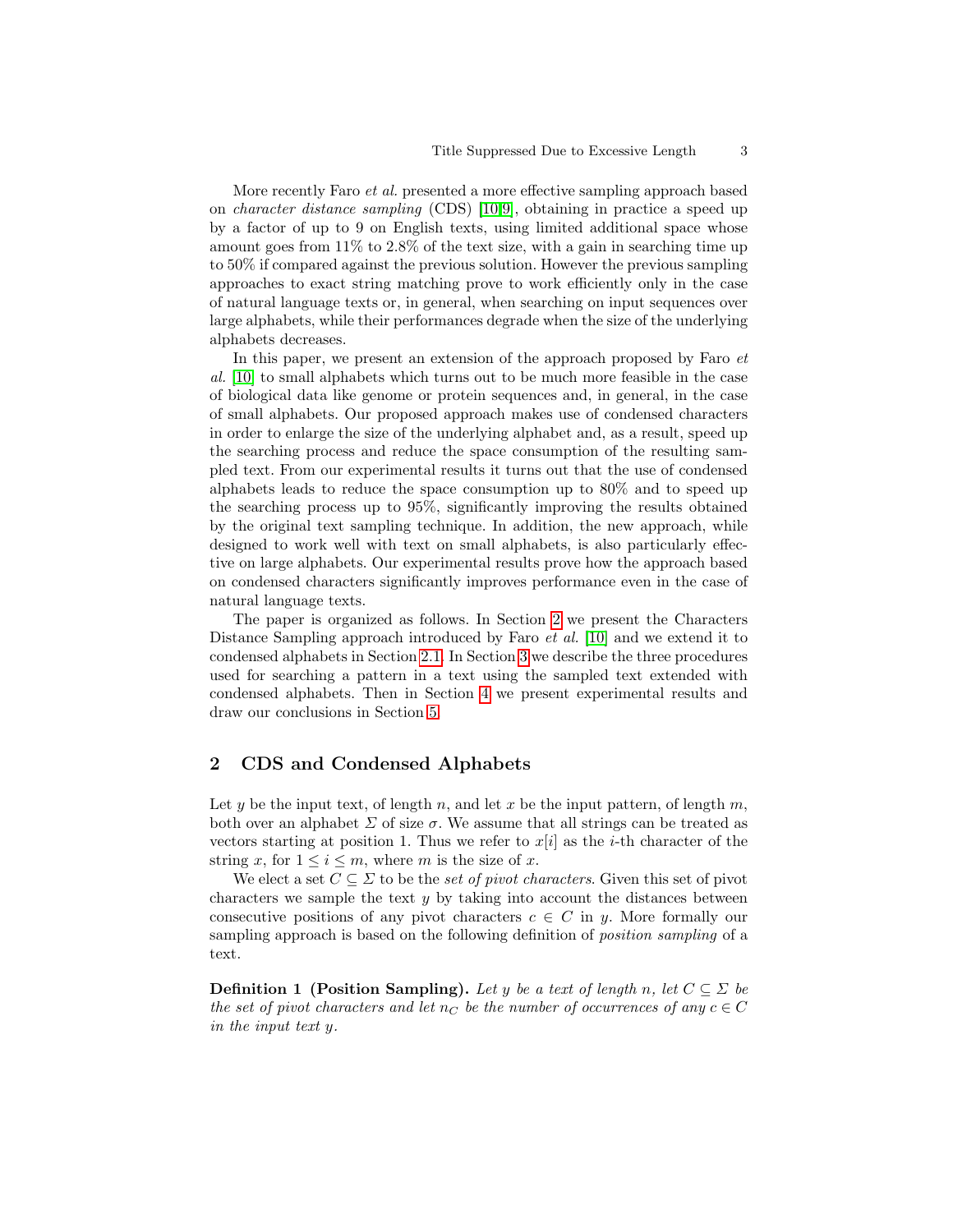#### 4 S. Faro, F.P. Marino and A. Pavone

First we define the position function,  $\delta: \{1, ..., n_C\} \to \{1, ..., n\}$ , where  $\delta(i)$  is the position of the *i*-th occurrence of any character of  $C$  in  $y$ . Formally we have

(i)  $1 \leq \delta(i) < \delta(i+1) \leq n$  for each  $1 \leq i \leq n_C - 1$ (ii)  $y[\delta(i)] \in C$  for each  $1 \leq i \leq n_C$ (iii)  $y[\delta(i) + 1..\delta(i+1) - 1]$  contains no chars of C for each  $0 \le i \le n_C$ 

where in (iii) we assume that  $\delta(0) = 0$  and  $\delta(n_C + 1) = n + 1$ .

Then the position sampled version of  $y$ , indicated by  $\dot{y}$ , is a numeric sequence, of length  $n<sub>C</sub>$ , defined as

$$
\dot{y} = \langle \delta(1), \delta(2), \dots, \delta(n_C) \rangle.
$$
\n(1)

*Example 1.* Suppose  $y =$  "agaacgcagtata" is a DNA sequence of length 13, over the alphabet  $\Sigma = \{a,c,g,t\}$ . Let  $C = \{a\}$  be the set of pivot characters. Thus the position sampled version of y is  $\dot{y} = \langle 1, 3, 4, 8, 11, 13 \rangle$ . Specifically the first occurrence of character  $c \in C$  is at position 1  $(y[1] = a)$ , its second occurrence is at position 3  $(y[3] = a)$ , and so on.

**Definition 2 (Characters Distance Sampling).** Let  $C \subseteq \Sigma$  be the set of pivot characters, let  $n_C \leq n$  be the number of occurrences of any pivot character in the text y and let  $\delta$  be the position function of y. We define the characters distance function  $\Delta(i) = \delta(i+1) - \delta(i)$ , for  $1 \leq i \leq n<sub>C</sub> - 1$ , as the distance between two consecutive occurrences of any pivot character in y.

Then the characters-distance sampled version of the text  $y$  is a numeric sequence, indicated by  $\bar{y}$ , of length  $n<sub>C</sub> - 1$  defined as

<span id="page-3-1"></span>
$$
\overline{y} = \langle \Delta(1), \Delta(2), \dots, \Delta(n_C - 1) \rangle
$$
  
=  $\langle \delta(2) - \delta(1), \dots, \delta(n_C) - \delta(n_C - 1) \rangle$  (2)

Plainly we have

$$
\sum_{i=1}^{n_C-1} \Delta(i) \le n-1.
$$

Example 2. Let  $y =$  "agaacgcagtata" be a text of length 13, over the alphabet  $\Sigma = \{a,c,g,t\}$ . Let  $C = \{a\}$  be the set of pivot characters. Thus the character distance sampling version of y is  $\bar{y} = \langle 2, 1, 4, 3, 2 \rangle$ . Specifically  $\bar{y}[1] = \Delta(1) =$  $\delta(2) - \delta(1) = 3 - 1 = 2$ , while  $\bar{y}[3] = \Delta(3) = \delta(4) - \delta(3) = 8 - 4 = 4$ , and so on.

<span id="page-3-0"></span>**Definition 3 (Rank of a character).** Let x be a pattern of length m, and let  $c \in \Sigma$ . We define  $\phi : \Sigma \to \{0, m\}$  as the function which associates any character of the text with the number of its occurrences in  $x$ . The rank of the character  $c$ is the position of c in the alphabet  $\Sigma$ , if we assume that all characters are sorted by their  $\phi(c)$  values in decreasing order. More formally the rank of c is given by the cardinality of the set  ${k \in \Sigma \mid \phi(k) > \phi(c)} + 1$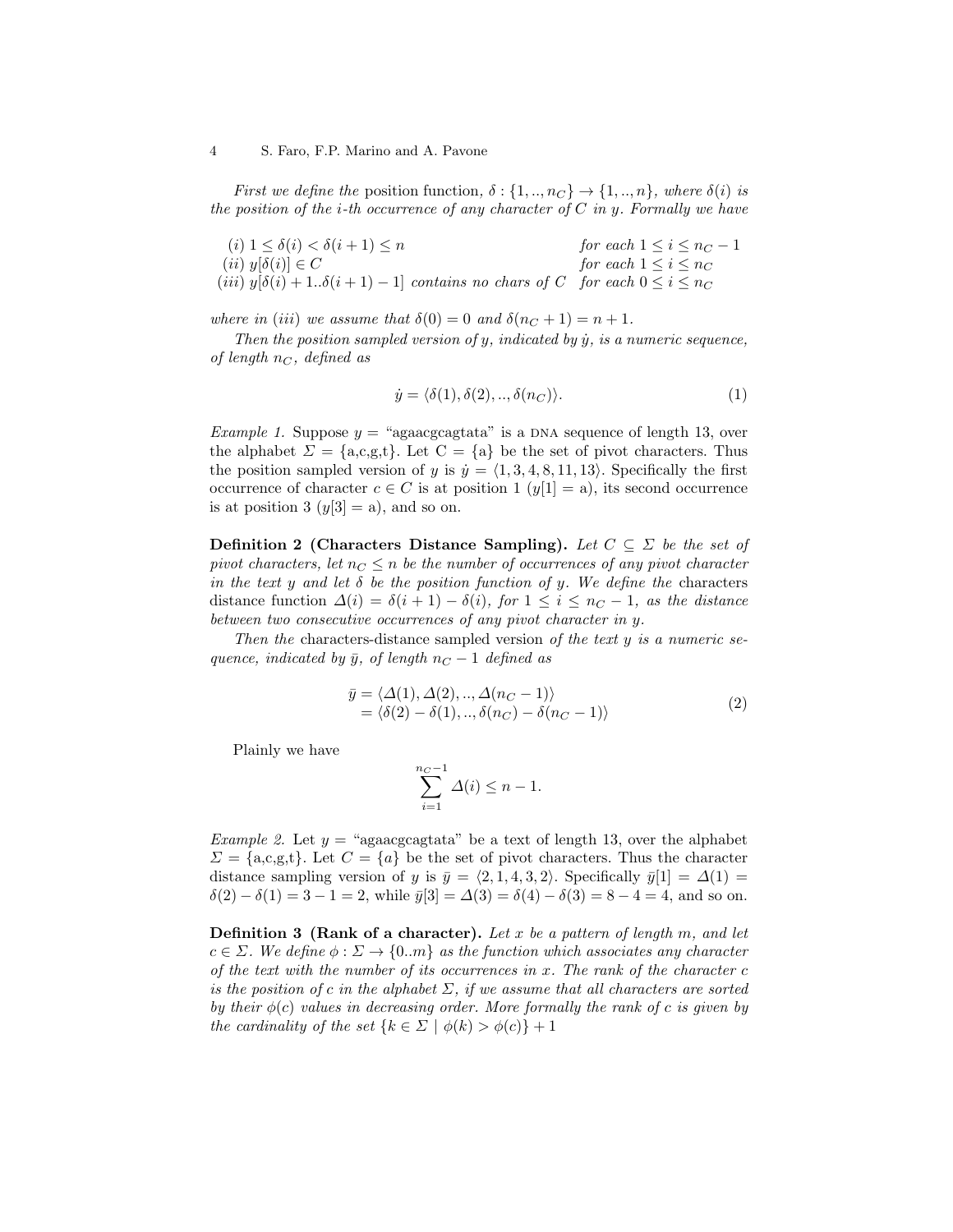#### <span id="page-4-0"></span>2.1 Extension to Condensed Alphabets

Let y be an input sequence, of length n, over an alphabet  $\Sigma$  of size  $\sigma$ . Given a constant parameter q, with  $1 \le q < n$ , we define the condensed alphabet  $\Sigma_y^{(q)}$ , related to  $y$ , as

$$
\{c \in \Sigma^q \mid c = y[i..i + q - 1] \text{ for some } 1 \le i \le n - q + 1\}
$$

Roughly speaking  $\Sigma_g^{(q)}$  is the set of all different subsequences of length q (or  $q$ -grams) appearing in  $y$ . We define the  $q$ -condensed version of  $y$  as follows.

**Definition 4 (q-Condensed Sequence).** Let y be a text of length n over an alphabet  $\Sigma$  of size  $\sigma$  and let  $\Sigma_y^{(q)}$  be the condensed alphabet, related to y, for a given constant parameter q. We define the q-condensed version of the sequence y as the sequence, of length  $n-q+1$ , of all consecutive (and overlapping) substrings of length q appearing in y. More formally

$$
y^{(q)} = \langle y[1..q], y[2..q+1], y[3..q+2], ..., y[n-q+1..n] \rangle
$$

<span id="page-4-1"></span>Example 3. Assume  $y =$  "agtagcgcagt" is a DNA sequence of length 11, over the alphabet  $\Sigma = \{a,c,g,t\}$ . Then we have

- $y^{(2)} = \langle ag, gt, ta, ag, gc, cg, gc, ca, ag, gt \rangle$  $y^{(3)} = \langle agt, gta, tag, age, gcg, cgc, gca, cag, agt \rangle$
- $y^{(4)} = \langle agta, gtag, tagc, ageg, gcgc, cgca, gcag, cagt \rangle$

<span id="page-4-2"></span>Definition 5 (q-Characters Distance Sampling). Let  $C \subseteq \varSigma_{y}^{(q)}$  be the set of pivot characters, let  $n_C \leq n$  be the number of occurrences of any pivot character in the text  $y^{(q)}$  and let  $\delta$  be the position function of  $y^{(q)}$ . We define the q-characters distance function  $\Delta^{(q)}$  as the distance between two consecutive occurrences of any pivot character in  $y^{(q)}$ , where  $\Delta^{(q)}(i)$ , for  $1 \leq i \leq n<sub>C</sub> - 1$ , is the distance between the  $(i + 1)$ -th and the *i*-th occurrence of any occurrences of any pivot character in  $y^{(q)}$ .

Then the q-characters-distance sampled version of the sequence y is a numeric sequence of length  $n_C - 1$ , indicated by  $\bar{y}^{(q)}$  and defined as

$$
\bar{y}^{(q)} = \langle \Delta^{(q)}(1), \Delta^{(q)}(2), \dots, \Delta^{(q)}(n_C - 1) \rangle.
$$
 (3)

*Example 4.* As in the previous Example [3](#page-4-1) assume  $y =$  "agtagcgcagtagta" is a DNA sequence of length 15, over the alphabet  $\Sigma = \{a,c,g,t\}$ . If we suppose  $q = 2$ and  $C = "aq"$  is the set of pivot characters, then we have

$$
\dot{y}^{(2)} = \langle 1, 4, 9, 12 \rangle
$$
  

$$
\bar{y}^{(2)} = \langle 3, 5, 3 \rangle.
$$

Similarly, if we suppose  $q = 3$  and  $C = \{\text{``agt'' }\}$  is the set of pivot characters, then we have

$$
\dot{y}^{(3)} = \langle 1, 9, 12 \rangle
$$
  

$$
\bar{y}^{(3)} = \langle 8, 3 \rangle.
$$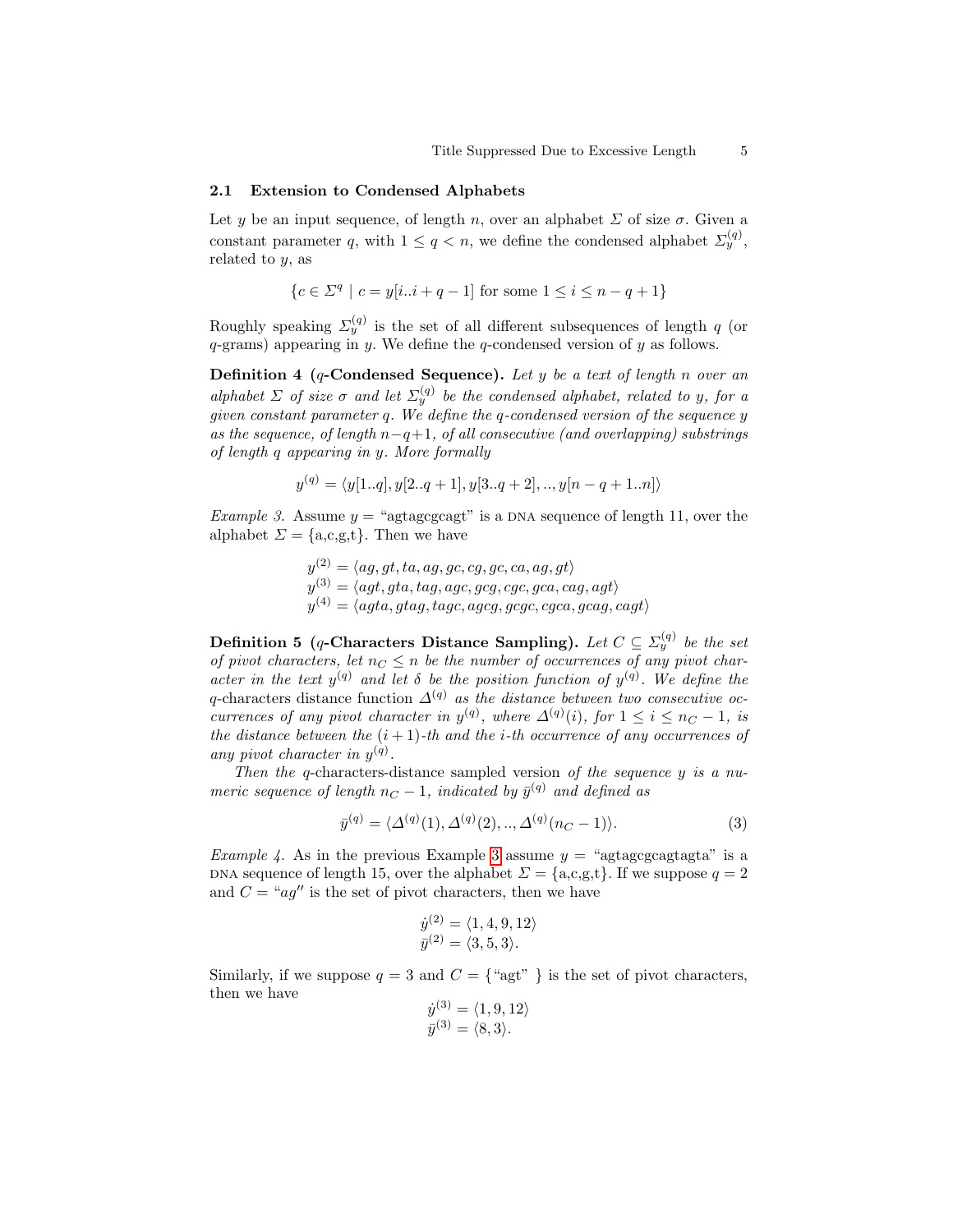# <span id="page-5-0"></span>3 The Sampled Text Searching Algorithm

Let y be an input text of length n over an alphabet  $\Sigma$  of size  $\sigma$ , let  $q > 1$  and let  $\Sigma_g^{(q)}$  be the condensed alphabet over  $\Sigma$ . In addition let  $C \subseteq \Sigma^{(q)}$  be the set of pivot characters.

In this paper we do not go into the way for a correct selection of the set of pivot characters, and even we leave the details of an analysis about what is the best subset to be chosen. However in our experimental evaluation (see Section [4\)](#page-7-0) we will show how it is enough to put a single character in the set of pivot characters. Such character is selected on the basis of its rank value, where we remember that the rank of a character  $c$  corresponds to its position in the alphabet  $\Sigma$  when we assume that all characters are sorted by their frequencies inside the text (see Definition [3\)](#page-3-0).

During the preprocessing phase the algorithm performs a scanning of the text y and builds the corresponding position sampled text  $\dot{y}^{(q)}$ . Assuming that the maximum distance between two consecutive occurrences of the pivot character is bounded by  $\gamma$ , by Definition [5,](#page-4-2) the sequences  $\dot{y}^{(q)}$  and  $\bar{y}^{(q)}$  require  $(n_C) \log(n)$ and  $(n_C) \log(\gamma)$  bits, respectively, to be maintained.

Let now x be an input pattern of length m and let  $m<sub>C</sub>$  be the number of occurrences of any pivot character in  $x$ . The searching phase can be then divided in three different subroutines, depending on the value of  $m<sub>C</sub>$ . All searching procedures work using a filtering approach. The idea behind such searching procedures is to take advantage of the sampled text  $\dot{y}^{(q)}$  computed during the preprocessing phase in order to quickly locate any candidate substring s of the original text which may include an occurrence of the pattern.

If such candidate substring  $s$  has length  $m$  then the algorithm simply performs a character-by-character comparison between the pattern and the substring. Otherwise if the candidate substring  $s$  has length greater than  $m$ , then a searching procedure is called, based on a standard exact online string matching algorithm, for searching the pattern  $x$  in  $s$ .

We can prove that if we suppose the underlying algorithm to be characterized by a linear worst case time complexity, as in the case of the KMP algorithm [\[13\]](#page-14-0), then our solution achieves the same complexity in the worst case. Similarly if we implement the underlying searching procedure using an optimal average string matching algorithm, like the BDM algorithm [\[12\]](#page-14-2), the resulting solution achieves an optimal  $O(n \log_{\sigma} m/m)$  average time complexity.

In what follows we describe in details the three different searching procedures which are applied when  $m_C = 0$ ,  $m_C = 1$  and  $m_C > 1$ , respectively. We will refer to the pseudo-codes of procedures SEARCH-0, SEARCH-1 and SEARCH- $2^+$ as shown in Figure [1.](#page-6-0)

# Case 1:  $m_C = 0$

If the pattern contains no occurrence of any pivot characters, we have that  $m<sub>C</sub>$ is equal to 0. Under this assumption the algorithm searches for the pattern  $x$ in all substrings of the original text which do not contain the pivot characters.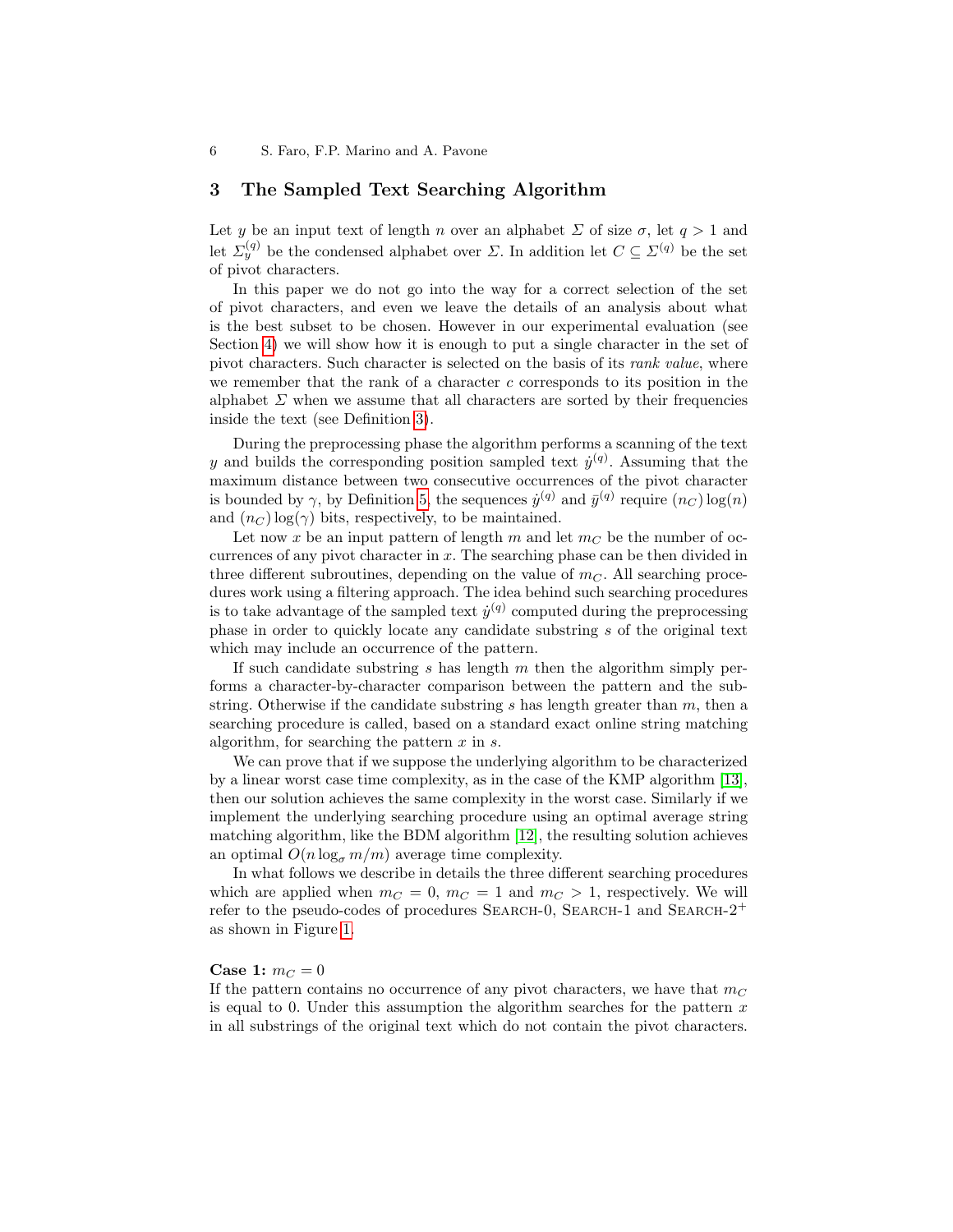```
SEARCH-0(x, \dot{y}^{(q)}, y, q)1. m \leftarrow len(x)2. n_C \leftarrow len(y)3. \dot{y}^{(q)}[0] \leftarrow 03. \dot{y}^{(q)}[n_C+1] \leftarrow n - q + 24. for i \leftarrow 1 to n_C + 1 do
5. if (\dot{y}^{(q)}[i] - \dot{y}^{(q)}[i-1] + q - 2 \geq m) then
6. l \leftarrow \dot{y}^{(q)}[i-1] + 17. r \leftarrow \dot{y}^{(q)}[i] + q - 28. search for x in y[l..r]SEARCH-1(x, \dot{y}^{(q)}, y, q)1. m \leftarrow len(x)2. nc \leftarrow len(\dot{y})3. \alpha \leftarrow \min\{i : x^{(q)}[i] \in C\}4. \dot{y}^{(q)}[0] \leftarrow 05. \dot{y}^{(q)}[n_C+1] \leftarrow n - q + 26. for i \leftarrow 1 to n_C + 1 do
7. if (\dot y^{(q)}[i-1]-\dot y^{(q)}[i-2]>\alpha-1 and
                  \dot y^{(q)}[i]-\dot y^{(q)}[i-1]>m-\alpha) then
8. l \leftarrow \dot{y}^{(q)}[i-1] - \alpha + 19. r \leftarrow \dot{y}^{(q)}[i-1] - \alpha + m10. compare x and y[l..r]SEARCH-2^+(x, y^{(q)}, y, q)1. m \leftarrow len(x)2. (\bar{x}^{(q)}, \bar{m}) \leftarrow \text{COMPUTE-DISTANCE-SAMPLING}(x, m, C)3. search for \bar{x}^{(q)} in \bar{y}^{(q)} :
4. for each i such that \bar{x}^{(q)} = \bar{y}^{(q)}[i..i + \bar{m} - 1] do
5. l \leftarrow \dot{y}^{(q)}[i] - \dot{y}^{(q)}[0]6. r \leftarrow \dot{y}^{(q)}[i] + m - 17. compare x and y[l..r]
```
<span id="page-6-0"></span>Fig. 1. The pseudocode of procedures SEARCH-0, SEARCH-1 and SEARCH-2<sup>+</sup>, respectively, for the sampled string matching problem.

Specifically such substrings are identified in the original text by the intervals  $[\delta^{(q)}(i) + 1..\delta^{(q)}(i+1) + q - 2]$ , for each  $0 \le i \le n_C$ , assuming  $\delta^{(q)}(0) = 0$  and  $\delta^{(q)}(n_C+1) = n - q + 2.$ 

Specifically, for each  $1 \leq i \leq n_C + 1$ , the algorithm checks if the value  $\dot{y}^{(q)}(i) - \dot{y}^{(q)}(i-1) + q - 2$  is greater or equal to m. In such a case the algorithm searches for x in the substring of the text  $y[j^{(q)}|i-1]+1..j^{(q)}|i|+q-2$  using any standard string matching algorithm. Otherwise the substring is skipped, since no occurrence of the pattern could be found at such position.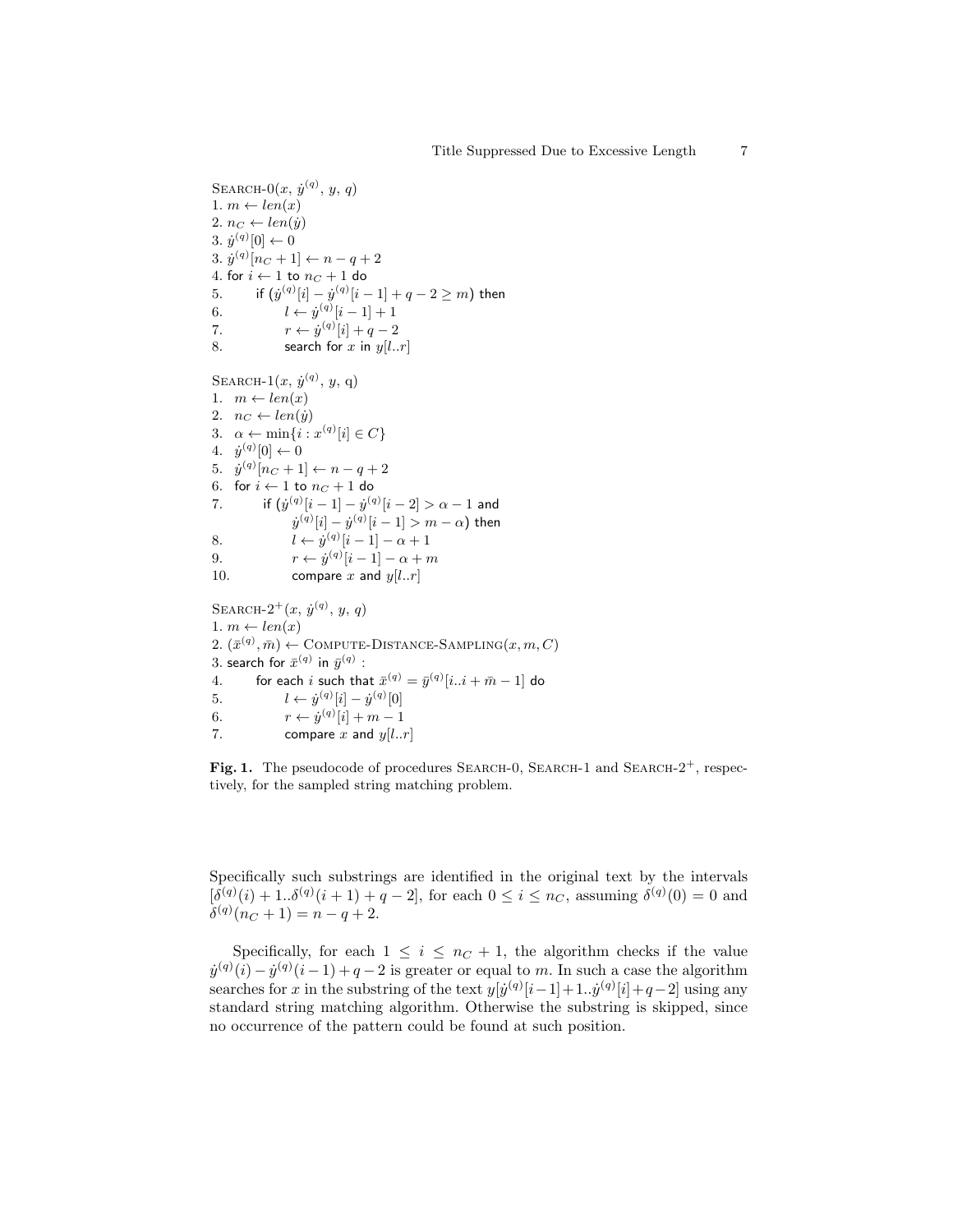#### 8 S. Faro, F.P. Marino and A. Pavone

#### **Case 2:**  $m_C = 1$

If the pattern  $x$  contains a single occurrence of any character of the set  $C$ , then the length of the sampled version of the pattern is still equal to 0. However also in this case the algorithm is able to efficiently take advantage of the information precomputed in  $\dot{y}^{(q)}$  using the positions of the pivot character in  $y^{(q)}$  as an anchor to locate all candidate occurrences of  $x$ .

Specifically, let  $\alpha$  be the unique position in x which contains the pivot character, i.e. we assume that  $x[\alpha..\alpha + q - 1] = c$  and that both  $x[1..\alpha - 1]$  and  $x[\alpha+1..m]$  do not contain any pivot character. Then, for each  $0 \leq i \leq n<sub>C</sub> - 1$ , the algorithm checks if the value  $\dot{y}^{(q)}(i-1) - \dot{y}^{(q)}(i-2)$  is greater than  $\alpha - 1$ and if the value  $\dot{y}^{(q)}(i) - \dot{y}^{(q)}(i-1)$  is greater than  $m - \alpha$ .

In such a case the algorithm merely checks if the substring of the text  $y[j^{(q)}[i-1]-\alpha+1..j^{(q)}[i-1]-\alpha+m]$  is equal to the pattern. Otherwise the substring is skipped. As before we assume that  $\dot{y}(0) = 0$  and  $\dot{y}(n_C + 1) = n + 1$ .

### Case 3:  $m_C \geq 2$

If the number of occurrences of any pivot character in  $C$  is greater than 1 then the algorithm uses the sampled text  $\dot{y}^{(q)}$  to compute on the fly the sampled version  $\bar{y}^{(q)}$  of  $y^{(q)}$  and use it to search for any occurrence of  $\bar{x}^{(q)}$ . This is used as a filtering phase for locating in  $y$  any candidate occurrence of  $x$ .

First the character distance sampled version  $\bar{x}$  of x is computed. Then the algorithm searches for  $\bar{x}$  in  $\bar{y}$  using any exact online string matching algorithm. Notice that  $\bar{y}$  can be efficiently retrieved online from the sampled text  $\dot{y}$ , using relation given in [\(2\)](#page-3-1).

For each candidate occurrence i of  $\bar{x}$  located in  $\bar{y}$ , an additional procedure must be run to check if such occurrence corresponds to a match of the whole pattern  $x$  in  $y$ . For this purpose the algorithm checks if the substring of the text  $y[j^{(q)}[i] - j^{(q)}[0] \cdot j^{(q)}[i] + m - 1$  is equal to x, where  $j^{(q)}[0]$  is the position of the first occurrence of the pivot character into the pattern.

Regarding the time complexity we can prove that, assuming an underlying auxiliary string matching algorithm with a linear worst case and a  $O(n \log m/m)$ average case time complexity, the resulting algorithm based on Character Distance Sampling achieves an optimal  $O(n)$  time complexity in the worst-case and a  $O(n \log m/m)$  time complexity in the average case.

#### <span id="page-7-0"></span>4 Experimental Results

In this section we briefly present experimental results obtained by comparing the new proposed algorithms (with values of  $q$  ranging between 2 and 4) against the standard distance sampling algorithm (obtained with  $q$  set to 1). We also compare our algorithms against the Occurrence Text Sampling algorithms implemented using  $q$ -grams. Also in this case we used values of  $q$  ranging between 2 and 4.

Following the same lines of previous papers on sampled string matching [\[4,](#page-13-4)[10\]](#page-14-6) we tested all sampling solutions in combination with the Boyer-Moore-Horspool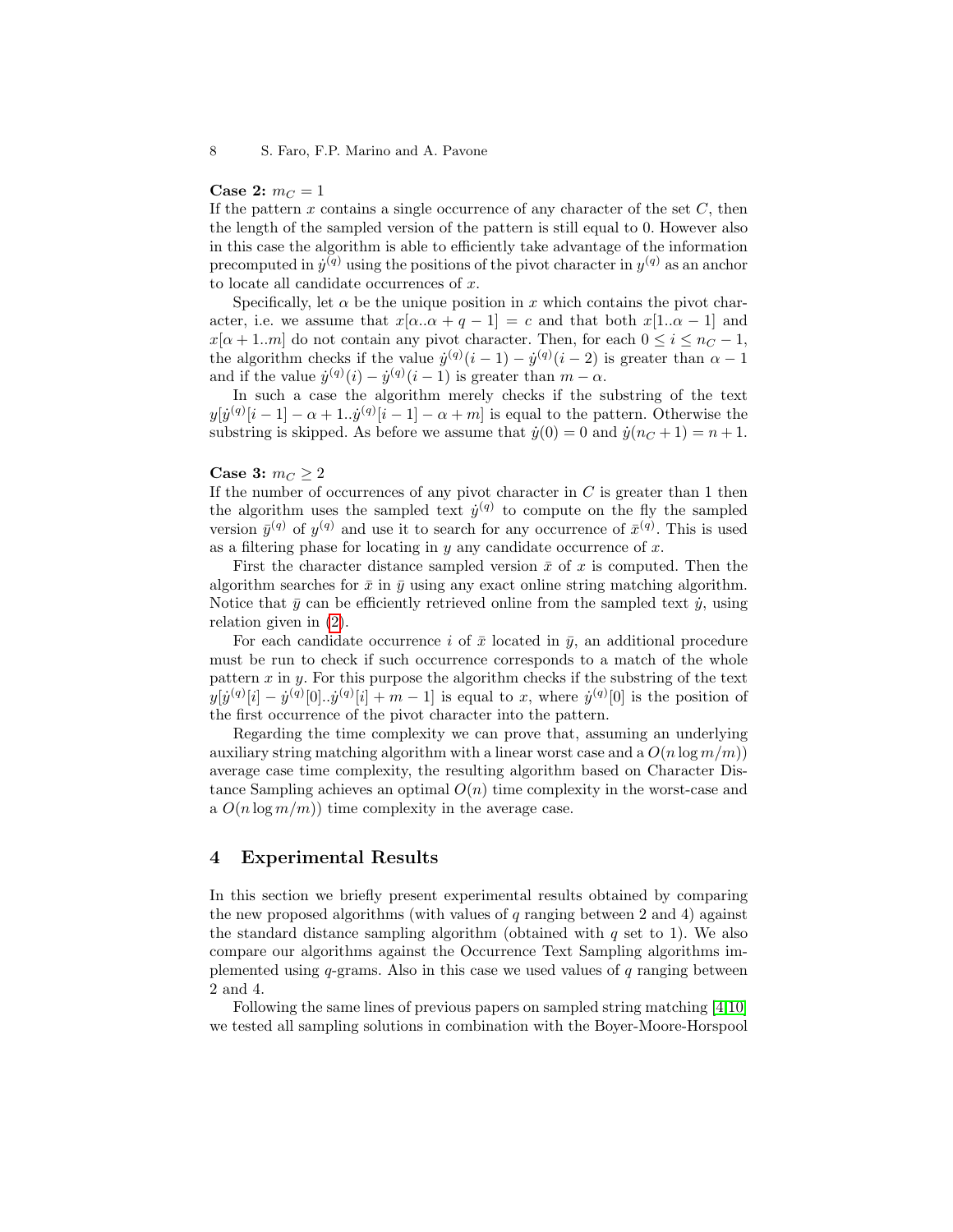algorithm [\[12\]](#page-14-2) for the implementation of the underlying standard searching procedure. As a consequence, in our comparison we also included the Boyer-Moore-Horspool string matching algorithm (in its standard implementation) in order to understand how much the proposed sampling approach contributes to speed-up a standard online string matching solution.[3](#page-8-0) Results are compared in terms of space consumption and searching speed.

All algorithms have been implemented using the C programming language, and have been tested using a variant of the  $S_{\text{MART}}^4$  $S_{\text{MART}}^4$  tool [\[8\]](#page-13-5) properly tuned for testing string matching algorithms based on a text-sampling. Tests have been executed on a MacBook Pro with 4 Cores, a 2.7 GHz Intel Core i7 processor, 16 GB RAM 2133 MHz LPDDR3, 256 KB of L2 Cache and 8 MB of Cache L3.

The algorithms have been tested on two 5MB text buffers containing real biological sequences. Specifically we used a genome sequence containing base pairs of Escherichia coli (with  $\sigma = 4$ ). from the Large Canterbury Corpus ([http:](http://www.data-compression.info/Corpora/CanterburyCorpus/) [//www.data-compression.info/Corpora/CanterburyCorpus/](http://www.data-compression.info/Corpora/CanterburyCorpus/)). The sequence is also available within the SMART tool.

In our implementation we selected the pivot character on the basis of its rank *value*, where we remember that the rank of a character c is the position of c in the alphabet  $\Sigma$ , if we assume that all characters are sorted by their frequencies inside the text (see Definition [3\)](#page-3-0).

Then we evaluated the behaviour of our algorithms for different values of the rank  $r$  of the selected pivot character and specifically for  $r$  ranging between 1 (the most frequent character) and 16. Observe that if  $\sigma$  is the size of the original alphabet  $\Sigma$ , then  $\sigma^q$  is the size of the condensed alphabet  $\Sigma^{(q)}$ . As a consequence, in the case of experimental tests on genome sequences and  $q = 1$ , the value of the rank  $r$  is limited in the range between 1 and 4, since 4 is the size of the alphabet.

#### 4.1 Space Requirements

In the context of text-sampling string-matching space requirement is one of the most significant parameter to take into account. It indicates how much additional space, with regard to the size of the original input sequences, is required by a given solution to solve the problem.

Text-sampling algorithms require to store the whole text together with the additional sampled-text which is used to speed-up the searching phase. In this context they are much more similar to online string-matching solutions and, although they have the additional good property to allow a direct access to the

<span id="page-8-0"></span><sup>3</sup> Although there exists many other searching algorithms able to show better practical performances on biological data (see for instance [\[3,](#page-13-6)[6\]](#page-13-7)) this kind of comparison goes beyond the objectives of this paper. We expect that the proposed approach is able to enhance the performances of different string matching algorithms with different, though similar, rates.

<span id="page-8-1"></span><sup>&</sup>lt;sup>4</sup> The SMART tool is available online for download at  $http://www.dmi.unict.it/$ [~faro/smart/](http://www.dmi.unict.it/~faro/smart/) or at <https://github.com/smart-tool/smart>.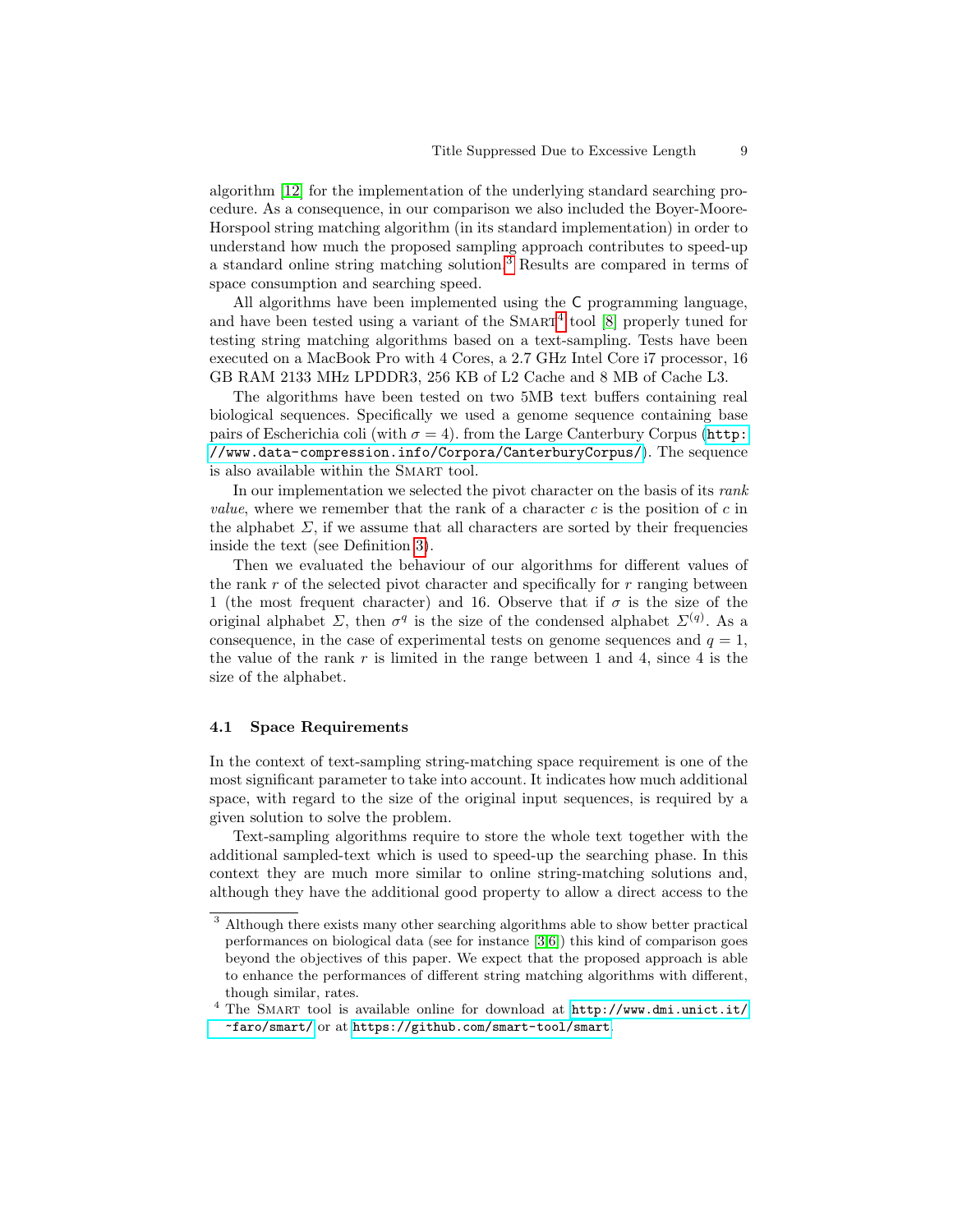

<span id="page-9-0"></span>Fig. 2. Space consumption of the text sampled algorithms for different pivot characters with rank ranging from 1 to 16 and for different values of the parameter  $q$ , ranging from 1 to 4. Data are reported in terms of percentage of memory used relative to the original text size. On the top: memory space required in the case of Character Distance Sampling using *q*-grams. On the bottom: memory space required in the case of Occurrence Text Sampling using q-grams.

input text, to be of any practical interest they should require as little extra space as possible.

Fig. [2](#page-9-0) shows the space consumption of the newly proposed text-sampling algorithms for different values of  $q$  in terms of percentage of memory used relative to the original text size. In the case of CDS memory space consumption is plotted on variations of the rank of the pivot character, while in the case of OTS it is plotted on variations of the size of the set of sampled characters. In both cases such value ranges from 2 to 16. As expected, the function which describes memory requirements follows a decreasing trend while the rank of the pivot character increases. Similarly space consumption drastically decreases when the size of  $q$  increases.

Data reported in Fig. [2](#page-9-0) show that, when compared against the standard sampling algorithm (obtained with  $q = 1$ ), the benefit in space consumption obtained by the algorithms based on condensed alphabets is impressive. Specifically the gain ranges from 72% (for  $r = 1$  and  $q = 2$ ) to 95% (for  $r = 16$  and  $q = 4$ ). In addition we can observe a sensible gain in the space consumption also in comparison with the OTS algorithms implemented using condensed alphabets.

For the sake of completeness we would like to point out that standard algorithms for the online string matching problem require an amount of space which is, in general, proportional to the length of the pattern and/or to the size of the alphabet. In this particular case (a 5MB text buffer) the Boyer-Moore-Horspool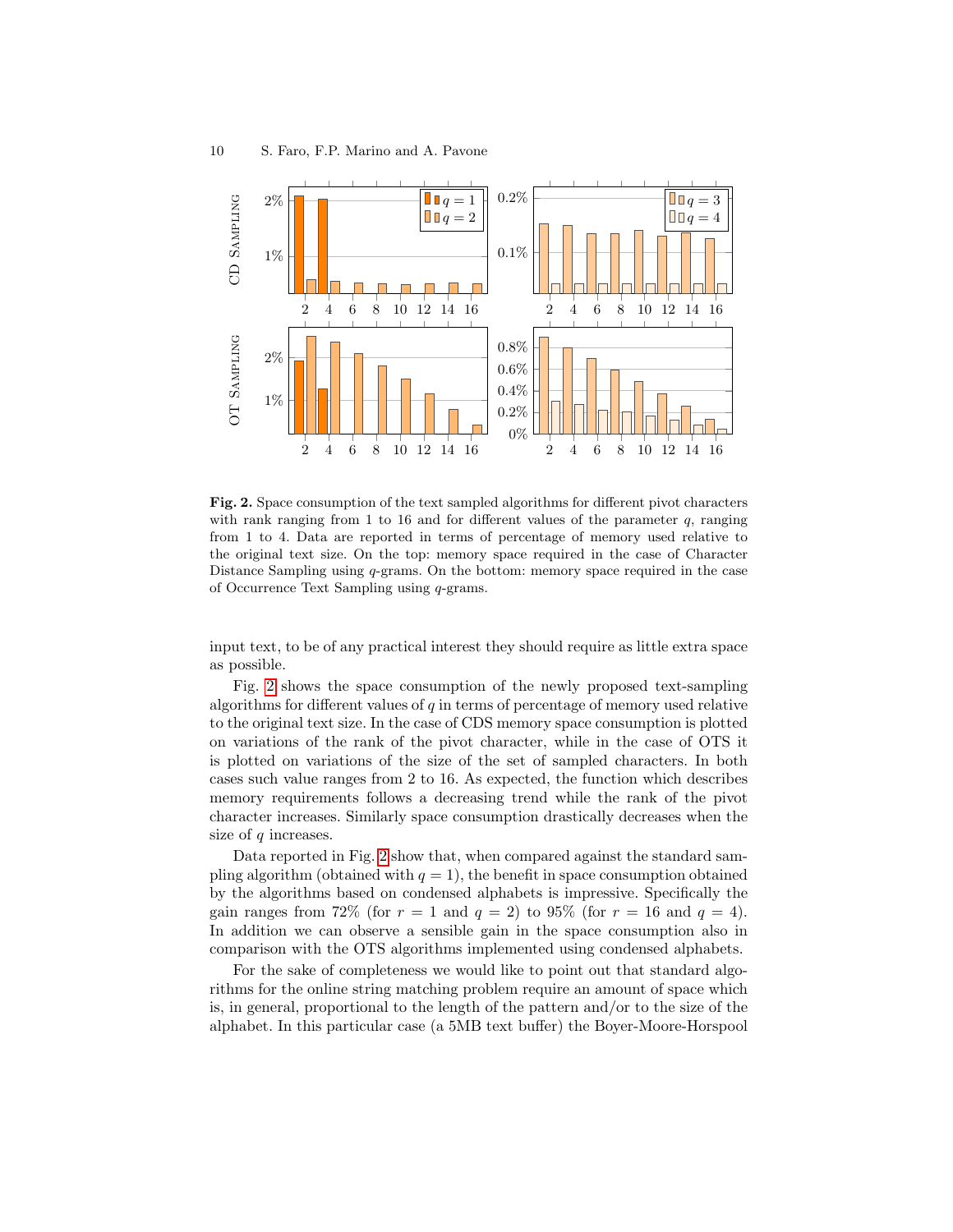algorithm requires only 1.24 KB of memory for implementing the occurrence heuristic (equivalent to a  $O(\sigma)$ -space complexity), while some among the most effective algorithms (for instance WFR $q$  [\[3\]](#page-13-6), SKIP $q$  [\[6\]](#page-13-7)) are implemented by means of a hash table of size 65536, requiring 0.2 MB of additional space. Thus it turns out that, under particular conditions (texts of moderate lengths), the practical space requirements of our proposed sampling algorithms are comparable with those of standard online string matching solutions.

#### 4.2 Searching Time

In this section we compare the different text-sampling string matching algorithms in terms of searching times. In this context we refer to the searching time as the time needed to perform the searching of the pattern on both sampled and original texts, including any preprocessing of the underlying searching algorithm. In our analysis the searching time doesn't include the preprocessing time needed to construct the partial index.

Fig. [3](#page-11-1) and Fig. [4](#page-12-0) shows the resulting searching times of all tested algorithms when they were used for searching on a genome sequence and on an English text, respectively. As stated at the beginning of this section we also included the standard Boyer-Moore-Horspool string matching algorithm (identified by a dashed gray line), in order to put on evidence the speed-up proposed by our sampling algorithms.

From experimental results it turns out that in almost all cases the best results are obtained by the variants based on condensed alphabets and specifically for  $q = 4$ . When using a value of q greater than 1, the speed up obtained by CDS is always greater than 50% and reaches the value of 90% under suitable conditions, i.e. for  $q = 4$  and long patterns.

In general the behaviour of CDS algorithms follow an increasing trend for increasing rank values. Thus in most cases the better choice is to use the most frequent element as the pivot character. Observe indeed that, when the rank of the pivot character is greater than a given threshold, the performances of the algorithms based on q-grams sensibly degrades. Specifically this threshold is approximately equal to 6 for short pattens  $(m = 8)$ , while it increases for moderate patterns.

Going into details of the improvement in terms of running times we observe that the original CDS algorithm  $(q = 1)$  leads to improvements which are in percentage between 74% (in the case of short patterns) and 77% (in the case of long patterns) if compared with the underlying standard string matching algorithm. The new CDS algorithms based on condensed alphabets give instead much more evident improvements which range from 96% (for short patterns) and 99.6% (in the case of long patterns) compared with the same algorithm. This improvements translate into a gain up to 70% for short patterns and up to 96% in the case of long patterns, if compared with sampling solutions with no condensed alphabets.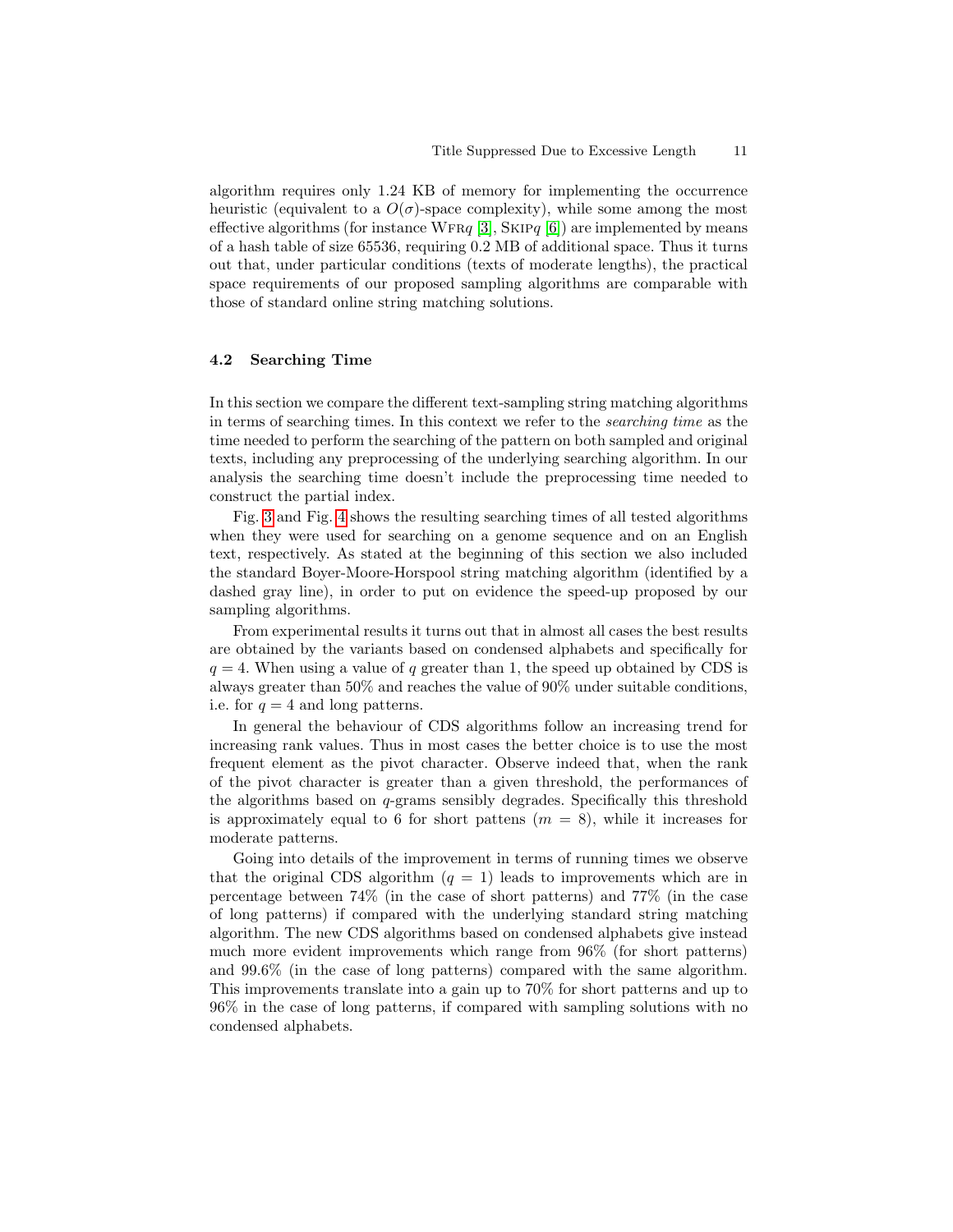

<span id="page-11-1"></span><span id="page-11-0"></span>Fig. 3. Searching speed of the text sampling algorithms based on condensed alphabets for searching on a genome sequence. We used values q, with  $1 \le q \le 4$ , and pattern lengths m, with  $8 \le m \le 256$ . The dashed gray line represents the searching time of the standard Boyer-Moore-Horspool algorithm on the original text while the black solid line represents the best searching time of the OTS solution implemented with q-grams and  $q = 4$ . Running times (in the y axis) are represented in GB/s. The x axis represents the rank r of the pivot character in the case of the sampling algorithms, with  $1 \leq r \leq 16$ .

 $0 \text{ GB}/s$ 

 $10 \text{ GB}/s$ 

 $20 \text{ GB}/s$ 

2 4 6 8 10 12 14 16

2 4 6 8 10 12 14 16

 $0 \text{ GB}/s$ 

 $10 \text{ GB}/s$ 

 $20 \text{ GB/s}$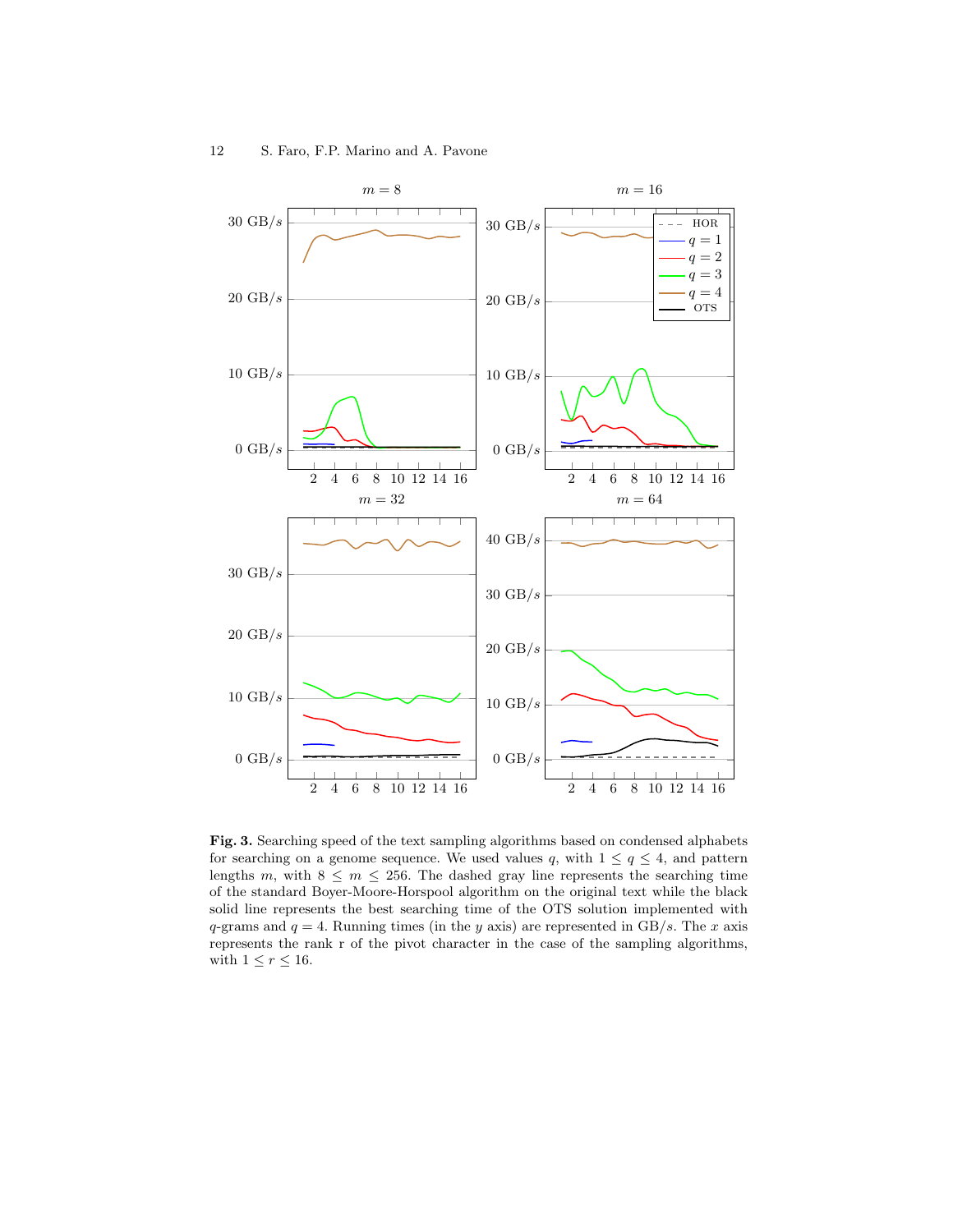

<span id="page-12-0"></span>Fig. 4. Searching speed of the CDS and the best version of OTS algorithms based on condensed alphabets for searching on an English text. We used values  $q$ , with  $1 \leq q \leq 4$ , and short patterns of lengths m, with  $m = 8$  and 16. The dashed gray line represents the searching time of the standard Boyer-Moore-Horspool algorithm on the original text. Running times (in the  $y$  axis) are represented in GB per second. The  $x$ axis represents the rank r of the pivot character (for CDS) and the size of the set of sampled characters (for OTS), with  $1 \le r \le 16$ .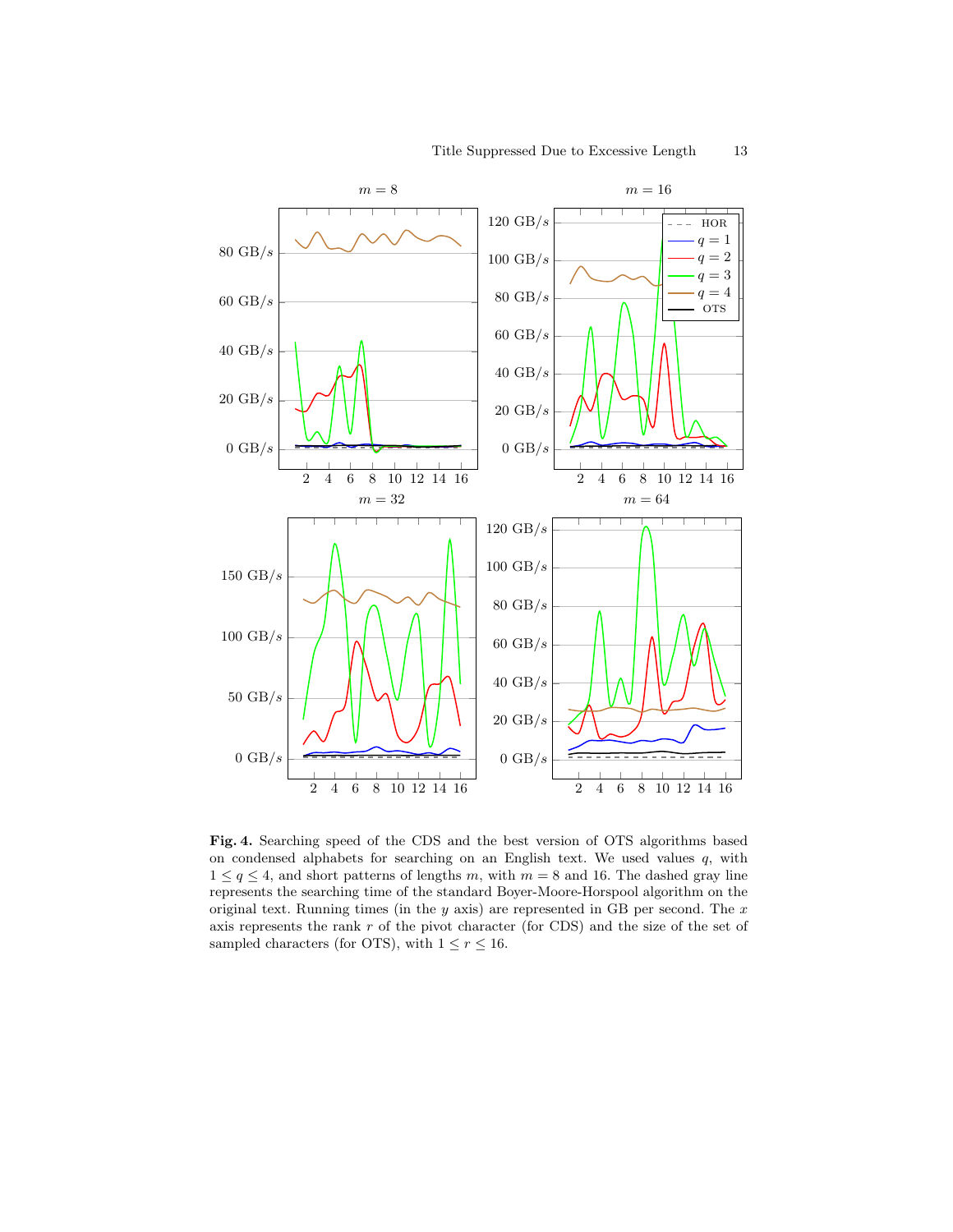### 5 Conclusions

In this paper we have presented an extension of a text sampling approach, called Character Distance, to the case of texts over small alphabets, as in the case of biological sequences. This extension was carried out using condensed alphabets in which consecutive groups of  $q$  characters are assimilated to a single element of the alphabet, significantly extending the size of it. The result obtained by this new approach was to significantly lower the execution time in the search phase while keeping the space used by the index below the space used by the previous approaches. Although our tests were limited to the exact string matching problem, obtaining excellent results, we believe that the approach can be effectively generalized even to non-standard string matching. Our future studies will focus in this direction in order to apply sampled string matching to other problems related to text processing.

# References

- <span id="page-13-2"></span>1. Robert S. Boyer and J. Strother Moore. A fast string searching algorithm. Com $mun.$   $ACM$ ,  $20(10):762-772$ , 1977. [doi:10.1145/359842.359859](https://doi.org/10.1145/359842.359859).
- <span id="page-13-3"></span>2. Domenico Cantone, Simone Faro, and Emanuele Giaquinta. Adapting boyermoore-like algorithms for searching huffman encoded texts. Int. J. Found. Comput. Sci., 23(2):343-356, 2012. [doi:10.1142/S0129054112400163](https://doi.org/10.1142/S0129054112400163).
- <span id="page-13-6"></span>3. Domenico Cantone, Simone Faro, and Arianna Pavone. Linear and efficient string matching algorithms based on weak factor recognition. ACM J. Exp. Algorithmics, 24(1):1.8:1–1.8:20, 2019. [doi:10.1145/3301295](https://doi.org/10.1145/3301295).
- <span id="page-13-4"></span>4. Francisco Claude, Gonzalo Navarro, Hannu Peltola, Leena Salmela, and Jorma Tarhio. String matching with alphabet sampling. J. Discrete Algorithms, 11:37– 50, 2012. [doi:10.1016/j.jda.2010.09.004](https://doi.org/10.1016/j.jda.2010.09.004).
- <span id="page-13-0"></span>5. Maxime Crochemore, Artur Czumaj, Leszek Gasieniec, Stefan Jarominek, Thierry Lecroq, Wojciech Plandowski, and Wojciech Rytter. Speeding up two stringmatching algorithms. Algorithmica, 12(4/5):247–267, 1994. [doi:10.1007/](https://doi.org/10.1007/BF01185427) [BF01185427](https://doi.org/10.1007/BF01185427).
- <span id="page-13-7"></span>6. Simone Faro. A very fast string matching algorithm based on condensed alphabets. In Riccardo Dondi, Guillaume Fertin, and Giancarlo Mauri, editors, Algorithmic Aspects in Information and Management - 11th International Conference, AAIM 2016, Bergamo, Italy, July 18-20, 2016, Proceedings, volume 9778 of Lecture Notes in Computer Science, pages 65–76. Springer, 2016. [doi:10.1007/](https://doi.org/10.1007/978-3-319-41168-2_6) [978-3-319-41168-2\\\_6](https://doi.org/10.1007/978-3-319-41168-2_6).
- <span id="page-13-1"></span>7. Simone Faro and Thierry Lecroq. The exact online string matching problem: A review of the most recent results. ACM Comput. Surv., 45(2):13:1–13:42, 2013. [doi:10.1145/2431211.2431212](https://doi.org/10.1145/2431211.2431212).
- <span id="page-13-5"></span>8. Simone Faro, Thierry Lecroq, Stefano Borzi, Simone Di Mauro, and Alessandro Maggio. The string matching algorithms research tool. In Jan Holub and Jan Zdárek, editors, Proceedings of the Prague Stringology Conference 2016, Prague, Czech Republic, August 29-31, 2016, pages 99–111. Department of Theoretical Computer Science, Faculty of Information Technology, Czech Technical University in Prague, 2016. URL: <http://www.stringology.org/event/2016/p09.html>.